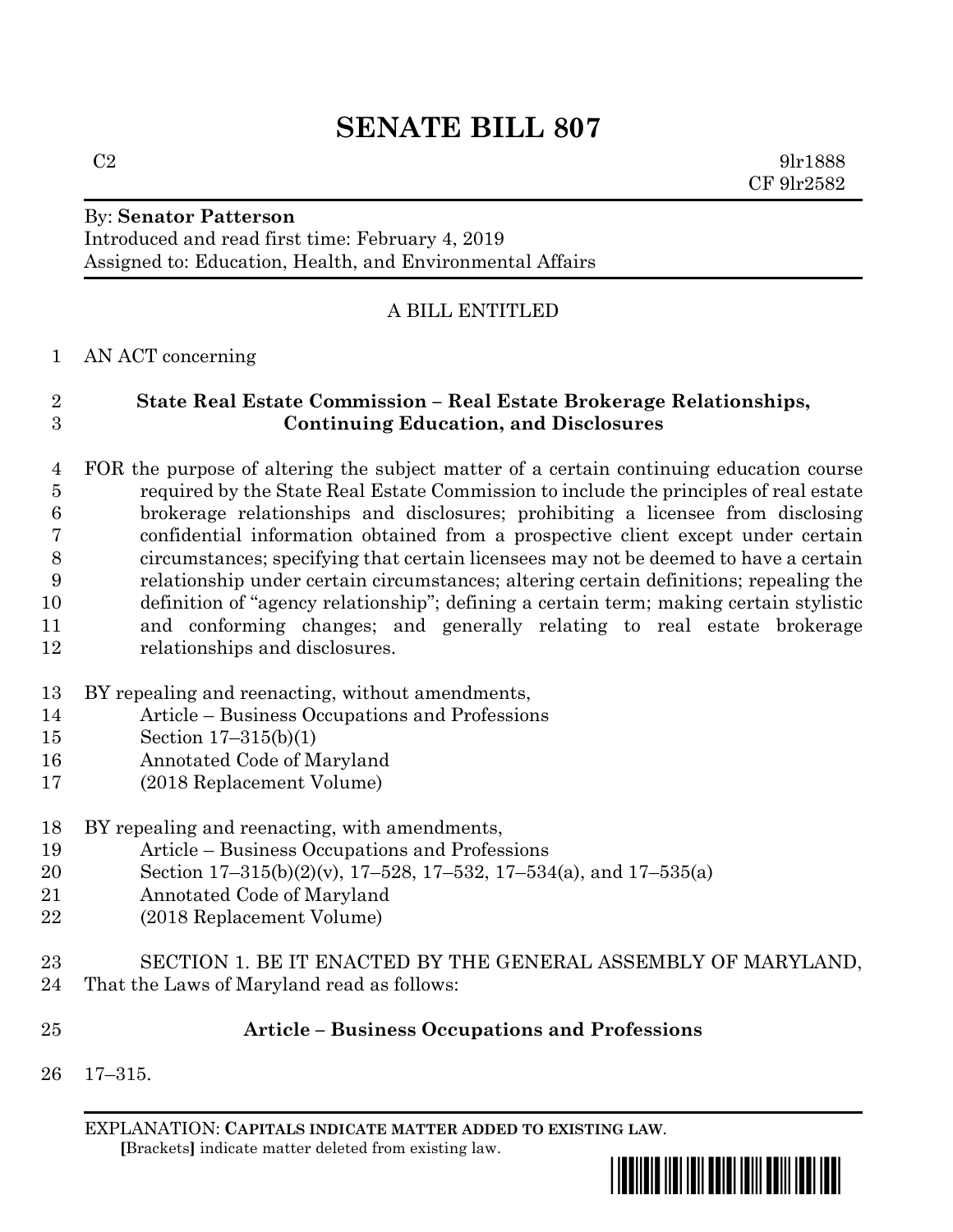(b) (1) The Commission shall approve the form, substance, and, as provided under paragraph (2) of this subsection, subject matter of all continuing education courses.

(2) The subject matter approved by the Commission shall:

 (v) every 2 years, include at least one 3 clock hour course that includes the principles of **[**agency and agency disclosure**] REAL ESTATE BROKERAGE RELATIONSHIPS AND DISCLOSURES**; and

17–528.

 (a) In this Part III of this subtitle the following words have the meanings indicated.

 (b) **[**"Agency relationship" means each relationship in which a licensee acts for or represents another person with the person's authority in a residential real estate transaction.

 (c)**]** "Broker" means a licensed real estate broker, including a corporation, limited liability company, partnership, or sole proprietorship through which a licensed real estate broker provides real estate brokerage services under § 17–321 of this title.

 **[**(d)**] (C)** "Brokerage agreement" means a written agreement between a broker and a client to provide real estate brokerage services under a brokerage relationship.

 **[**(e)**] (D)** "Brokerage relationship" means **[**an agency relationship under a brokerage agreement between a client and a broker who has been engaged by the client to provide real estate brokerage services in a residential real estate transaction**] A RELATIONSHIP IN WHICH A LICENSEE ACTS FOR OR REPRESENTS ANOTHER PERSON WITH THE PERSON'S AUTHORITY IN A RESIDENTIAL REAL ESTATE TRANSACTION**.

 **[**(f)**] (E)** "Buyer's agent" means a licensed real estate broker, licensed associate real estate broker, or licensed real estate salesperson who, in accordance with a written brokerage agreement, represents a prospective buyer or lessee in the acquisition of real estate for sale or for lease.

 **[**(g)**] (F)** "Client" means a person who has entered into a brokerage agreement with a broker under a brokerage relationship.

 **[**(h)**] (G)** (1) "Common source information company" means any person that is a source, compiler, or supplier of information regarding residential real estate for sale or lease or other data.

 (2) "Common source information company" includes a multiple listing service.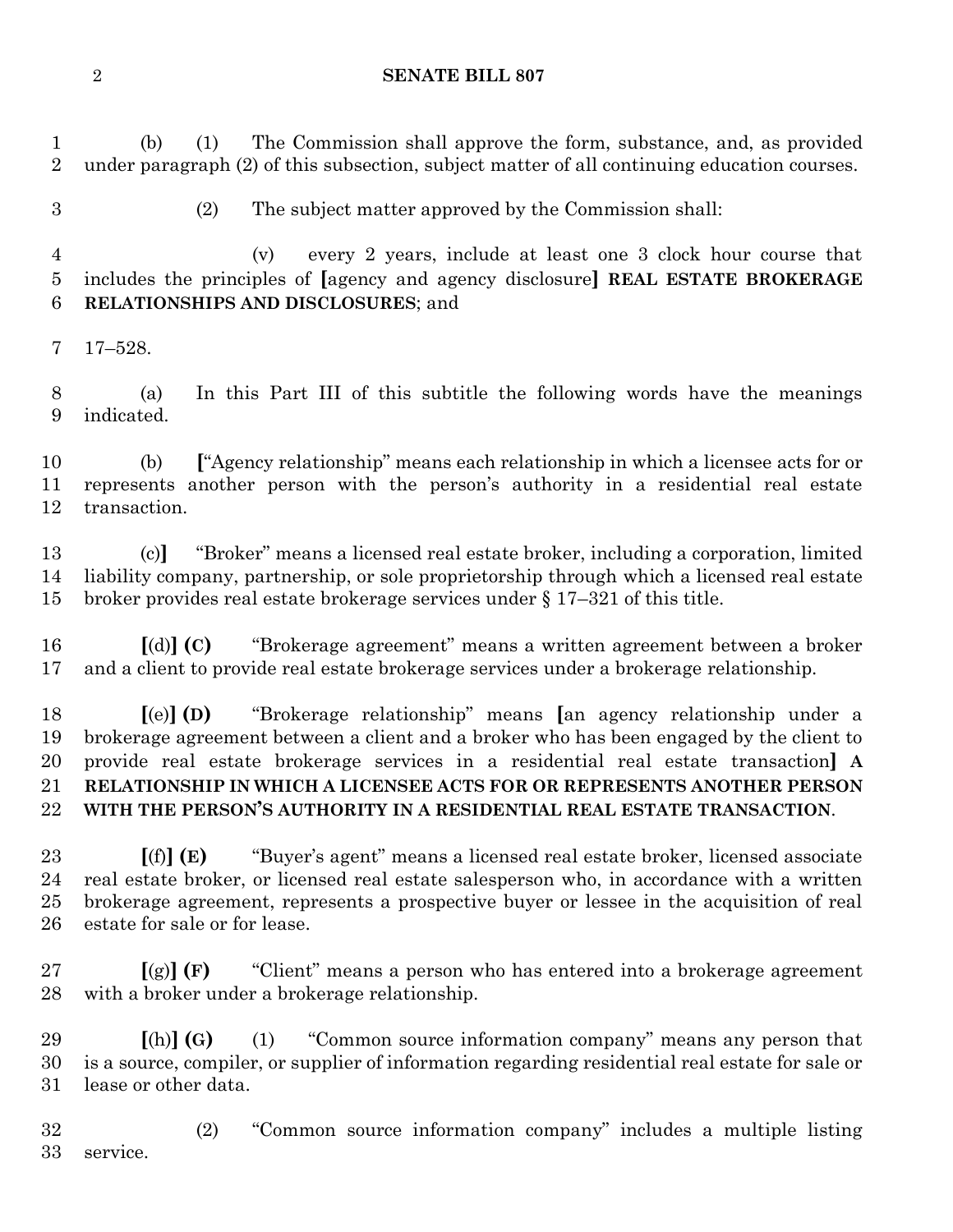(1) the seller or lessor will accept a price or rent less than the price or rent as set forth in the brokerage agreement or will accept terms other than those contained in the brokerage agreement; (2) the buyer or lessee is willing to pay a price or rent higher than the price or rent the buyer or lessee offered or will accept terms other than those contained in the offer of the buyer or lessee; (3) discloses the motivation of a buyer, lessee, seller, or lessor or the need or urgency of a seller to sell, a buyer to buy, a lessee to lease, or a lessor to lease; (4) discloses any facts that led the seller to sell, the buyer to buy, the lessee to lease, or the lessor to lease; or (5) relates to the negotiating strategy of a client. **(I) "DUAL AGENCY" MEANS EACH RELATIONSHIP IN WHICH A LICENSED REAL ESTATE BROKER OR BRANCH OFFICE MANAGER ACTS AS A DUAL AGENT.** (j) "Dual agent" means a licensed real estate broker who acts as, or a branch office manager described in § 17–518(d) of this subtitle who has been designated by the licensed real estate broker to act as, an agent for both the seller and the buyer or the lessor and the lessee in the same real estate transaction. (k) "Intra–company agent" means a licensed associate real estate broker or licensed real estate salesperson who has been designated by a dual agent to act on behalf of a seller or lessor or buyer or lessee in the purchase, sale, or lease of real estate. 22 (l) "Ministerial act" means an act that: (1) a licensee performs on behalf of a client before and after the execution of a contract of sale or lease; (2) assists another person to complete or fulfill a contract of sale or lease with the client of the licensee; and (3) does not involve discretion or the exercise of the licensee's own judgment. (m) "Seller's agent" means a licensed real estate broker who, in accordance with a written brokerage agreement, acts as the listing broker for real estate, or a licensed associate real estate broker or licensed real estate salesperson who is affiliated with the listing broker.

#### **SENATE BILL 807** 3

**[**(i)**] (H)** "Confidential information" includes information that: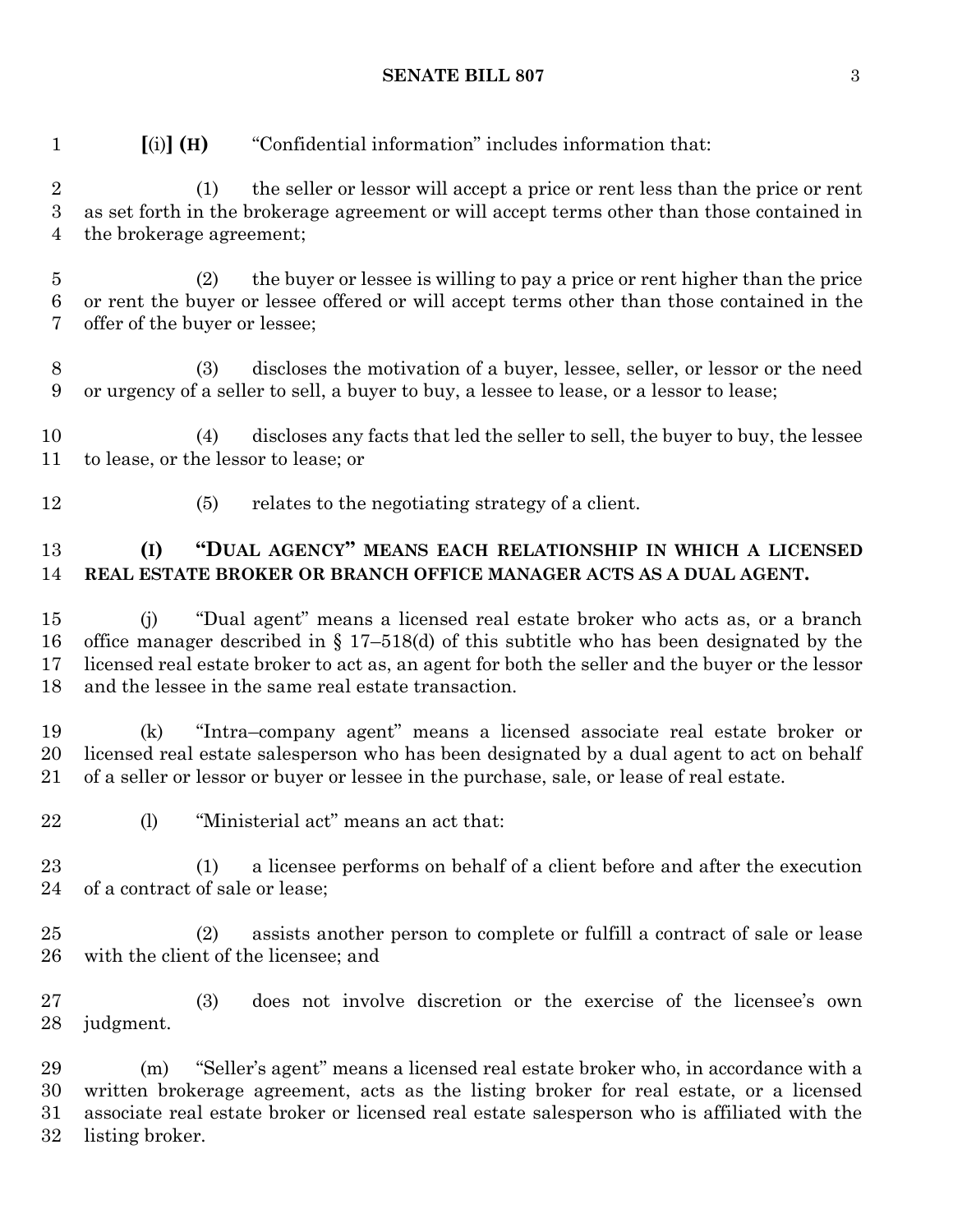(n) "Subagent" means a licensed real estate broker, licensed associate real estate broker, or licensed real estate salesperson who: (1) is not affiliated with or acting as the listing real estate broker for a property; (2) is not a buyer's agent; (3) has **[**an agency**] A BROKERAGE** relationship with the seller or lessor; and (4) assists a prospective buyer or lessee in the acquisition of real estate for sale or for lease in a nonagency capacity. (o) "Timely" means a reasonable time under the particular facts and circumstances. 17–532. (a) A licensee shall comply with the provisions of this section when providing real estate brokerage services. (b) (1) A licensee shall: 16 (i) act in accordance with the terms of the brokerage agreement; 17 (ii) promote the interests of the client by: 1. seeking a sale or lease of real estate at a price or rent specified in the brokerage agreement or at a price or rent acceptable to the client; 20 20 2. seeking a sale or lease of real estate on terms specified in the brokerage agreement or on terms acceptable to the client; and 3. unless otherwise specified in the brokerage agreement, presenting in a timely manner all written offers or counteroffers to and from the client, even if the real estate is subject to an existing contract of sale or lease; 25 (iii) disclose to the client all material facts as required under § 17–322 of this title; (iv) treat all parties to the transaction honestly and fairly and answer all questions truthfully;

29 (v) in a timely manner account for all trust money received;

(vi) exercise reasonable care and diligence; and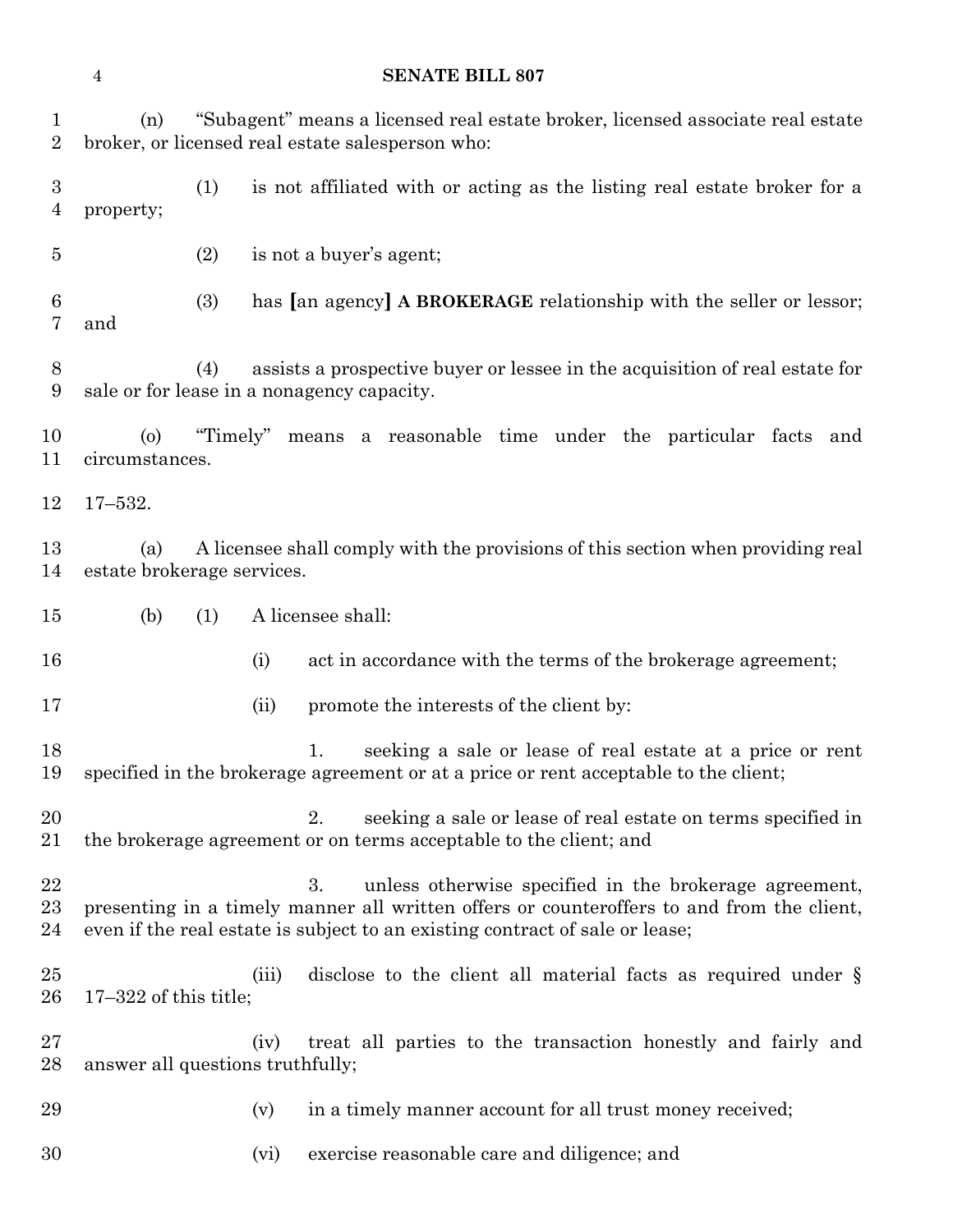### **SENATE BILL 807** 5

| $\mathbf{1}$                       | (vii)                                                                                                                                                                                                                                                                                                                                                    |    | comply with all:                                                          |
|------------------------------------|----------------------------------------------------------------------------------------------------------------------------------------------------------------------------------------------------------------------------------------------------------------------------------------------------------------------------------------------------------|----|---------------------------------------------------------------------------|
| $\sqrt{2}$                         |                                                                                                                                                                                                                                                                                                                                                          | 1. | requirements of this title;                                               |
| $\boldsymbol{3}$<br>$\overline{4}$ | regulations; and                                                                                                                                                                                                                                                                                                                                         | 2. | applicable federal, State, and local fair housing laws and                |
| $\overline{5}$                     |                                                                                                                                                                                                                                                                                                                                                          | 3. | other applicable laws and regulations.                                    |
| $6\phantom{.}6$<br>7<br>8          | (2)<br>Unless the client consents in writing to the disclosure, a licensee may<br>not disclose confidential information received from or about a client to any other party or<br>licensee acting as the agent of that party or other representative of that party.                                                                                       |    |                                                                           |
| 9<br>10<br>11<br>12                | Unless the client to whom the confidential information relates consents<br>(3)<br>in writing to a disclosure of that confidential information, a licensee who receives<br>confidential information from or about the licensee's own past or present client or a past or<br>present client of the licensee's broker may not disclose that information to: |    |                                                                           |
| 13                                 | (i)                                                                                                                                                                                                                                                                                                                                                      |    | any of the licensee's other clients;                                      |
| 14                                 | (ii)                                                                                                                                                                                                                                                                                                                                                     |    | any of the clients of the licensee's broker;                              |
| $15\,$                             | (iii)                                                                                                                                                                                                                                                                                                                                                    |    | any other party;                                                          |
| 16                                 | (iv)                                                                                                                                                                                                                                                                                                                                                     |    | any licensee acting as an agent for another party; or                     |
| 17                                 | (v)                                                                                                                                                                                                                                                                                                                                                      |    | any representative of another party.                                      |
| 18<br>19<br>20                     | Unless otherwise specified in the brokerage agreement, a licensee is not<br>(4)<br>required to seek additional offers to purchase or lease real estate while the real estate is<br>subject to an existing contract of sale or lease.                                                                                                                     |    |                                                                           |
| 21<br>22<br>$^{23}$<br>24          | An intra-company agent may disclose confidential information to the<br>(5)<br>broker or dual agent for whom the intra-company agent works but the broker or dual agent<br>may not disclose that confidential information to the other party or the intra-company<br>agent for the other party, as provided in $\S 17-530.1(b)$ of this subtitle.         |    |                                                                           |
| $25\,$                             | A licensee does not breach any duty or obligation to the client by:<br>$\left( \mathrm{c}\right)$                                                                                                                                                                                                                                                        |    |                                                                           |
| 26                                 | (1)                                                                                                                                                                                                                                                                                                                                                      |    | showing other available properties to prospective buyers or lessees;      |
| $27\,$<br>28                       | (2)<br>for sale or lease;                                                                                                                                                                                                                                                                                                                                |    | representing other clients who have or are looking for similar properties |
| 29<br>30                           | (3)<br>sought by the buyer or lessee;                                                                                                                                                                                                                                                                                                                    |    | representing other sellers or lessors who have similar properties to that |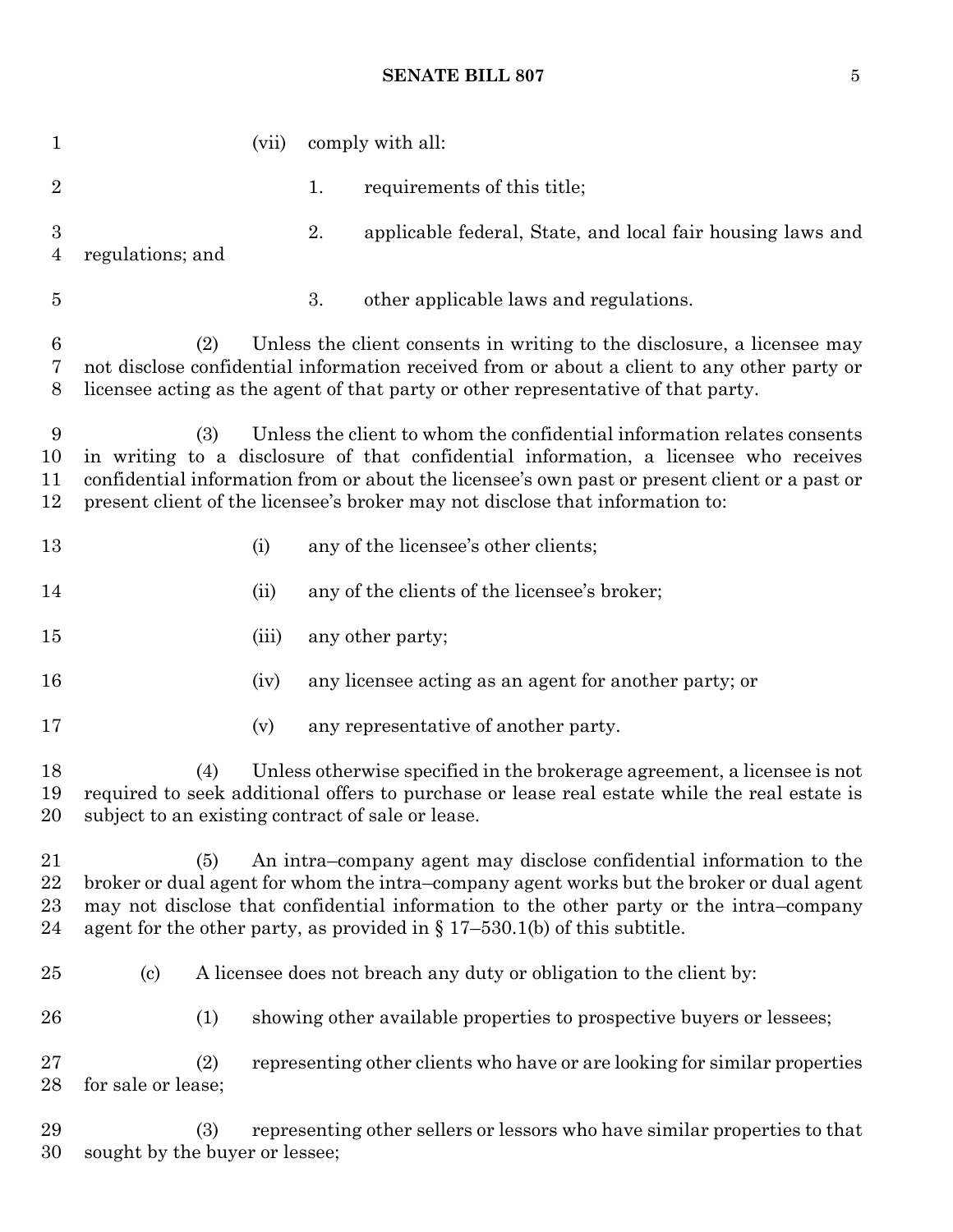(5) during an open house, discussing other properties with prospective buyers or lessees, if the licensee has the written consent of the seller or lessor to do so.

(4) showing the buyer or lessee other available properties; and

 **(D) A LICENSEE MAY NOT DISCLOSE CONFIDENTIAL INFORMATION OBTAINED FROM A PROSPECTIVE CLIENT IN ANTICIPATION OF FORMING A BROKERAGE RELATIONSHIP, UNLESS THE PROSPECTIVE CLIENT CONSENTS IN WRITING TO THE DISCLOSURE. [**(d)**] (E)** This title does not limit the applicability of § 10–702 of the Real Property Article. **[**(e)**] (F)** The requirements of this section are in addition to any other duties required of the agent by law that are not inconsistent with these duties. **[**(f)**] (G)** The duties specified in this section may not be waived or modified. **[**(g)**] (H)** A licensee who performs ministerial acts for a person may not be construed to: (1) violate the licensee's duties to the client, provided that the client has consented in the brokerage agreement to the licensee's provision of ministerial acts; or (2) form **[**an agency**] A BROKERAGE** relationship between the licensee and the person for whom the ministerial acts are performed. 17–534. (a) **[**Except as provided in § 17–533 of this subtitle, a**] A** brokerage relationship commences at the time that a client enters into a brokerage agreement and shall continue until: (1) the completion of performance in accordance with the brokerage agreement; or (2) the earlier of: (i) any date of expiration as agreed on by the parties in the brokerage agreement or in any amendments to the brokerage agreement; (ii) any mutually agreed on termination of the brokerage relationship;

(iii) a default by any party under the terms of the brokerage